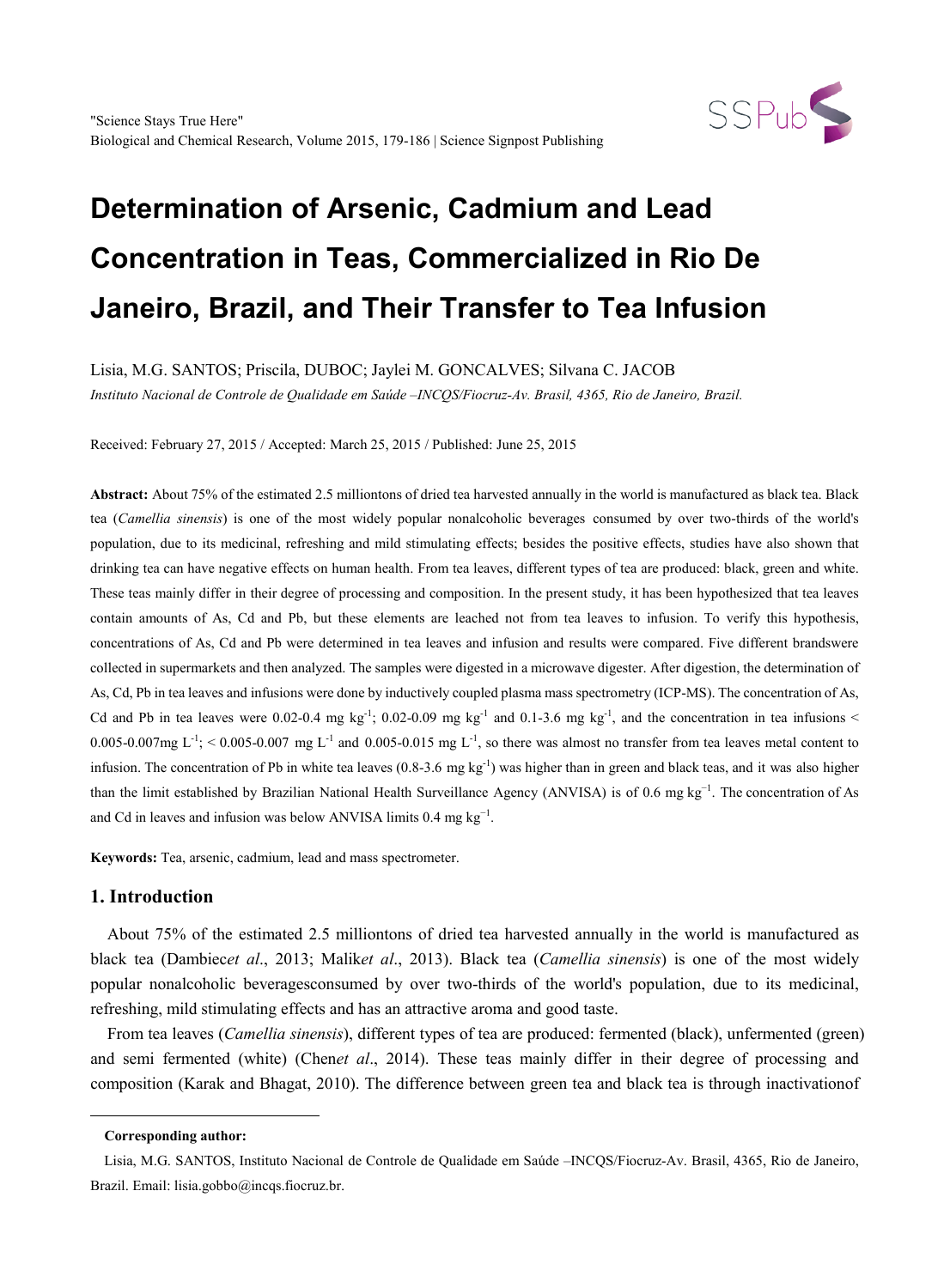#### **Determination of Arsenic, Cadmium and Lead Concentration in Teas, Commercialized in Rio De Janeiro,**  180 **Brazil, and Their Transfer to Tea Infusion**

leaf enzymes. The polyphenol composition of green tea is similar to that of fresh tea leaves, because steamingor roasting at the initial stage of green tea manufacture inactivates enzymes involving the oxidation and hydrolysis of chemical constituents of the leaves. In contrast, the enzymes play important roles in black tea manufacturing, producing the characteristic color and flavor (Karak and Bhagat, 2010; Tanaka and Kouno, 2013).

Various studies have proved that the presence of trace elements in tea may have both beneficial and adverse effects on human health (Malik *et al.,* 2003).

Tea is now considered a healthy drink with bioactive molecules and high antioxidant (Mandiwana, 2011). Owing to the importance of minerals and due toxicity of some trace elements present in tea many studies are carried out to determine their levels in tea leaves and their infusions.

During tea infusion, both essential mineral elements and toxic metals are extracted into the beverage and trace metals consumed in tea cause harmful effects on the human body.

Brazilian law by Brazilian NationalHealth Surveillance Agency–ANVISA- established quality parameters for the teas as: sensory, physico-chemical, microscopic and microbiological characteristics, as well as intentional additives and contaminants. (Vulcano *et al*.; 2008; Lima *et al*., 2009).

In the present study, it has been hypothesized that tea leaves contain amounts of arsenic (As), cadmium (Cd) and lead (Pb), but these elements are not leached from tea leaves to infusion. To verify this hypothesis, concentrations of As, Cd and Pb were determined in tea leaves and infusions and results were compared.

## **2. Materials and Methods**

## **Instruments and reagents**

An inductively coupled plasma mass spectrometer (ICP-MS), Perkin-Elmer SCIEX, model NexION 300D (Thornhill, Canada) was used. Argon gas with a minimum purity of 99.996% was obtained from White Martins (São Paulo, Brazil). The conventional sample introduction system equipped with a concentric nebulizer (MEINHARD®),and aglass cyclone spraychamber was also used. The used instrument conditions were: autolens mode on, peak hopping measurement mode, dwelltime of 15 ms, 50 sweeps by reading, 1 reading by replicate, 2 replicates.Nickel cone, skimmer and hyper-skimmer and a quartz ball joint injector 2.0 mm i.d. were used. A daily evaluation of the performance of the instrument using a standard solution containing 1 µg  $L^{-1}$  of Be, Ce, Fe, In, Li, Mg, Pb, and U in a 1% HNO3medium was carried out and the results were compared with the parameters provided by the manufacturer. The samples were digested in a microwave digester model Speed Wave (BERGHOF, Germany).

All reagents were at least of analytical purity grade. Distilled and deionized water with resistivity of 18.2 mV  $\Omega$ cm obtained by Milli-Q system from Millipore (Bedford, USA) was used. Concentrated nitric acid 65% (v/v) from Merck (Darmstadt, Germany) and hydrogen peroxide 30% (v/v) from Merck (Darmstadt, Germany). A standard solution containing 500 mg L<sup>-1</sup> As was preparedfrom a Spex standard (New Jersey, USA), a 500 mg L<sup>-1</sup> Cd solution was prepared from a Titrisol concentrate (Merck) and 500 mg  $L^{-1}$  Pb solution was prepared from a Titrisol concentrate (Merck). The calibration solutions were prepared daily through serial dilutionsof the stock solution with the addition of 1 % (v/v) nitric acid. The following rhodium (Rh) mono-element standard solution from Perkin-Elmer (Norwalk, USA) was employed as the internal standard.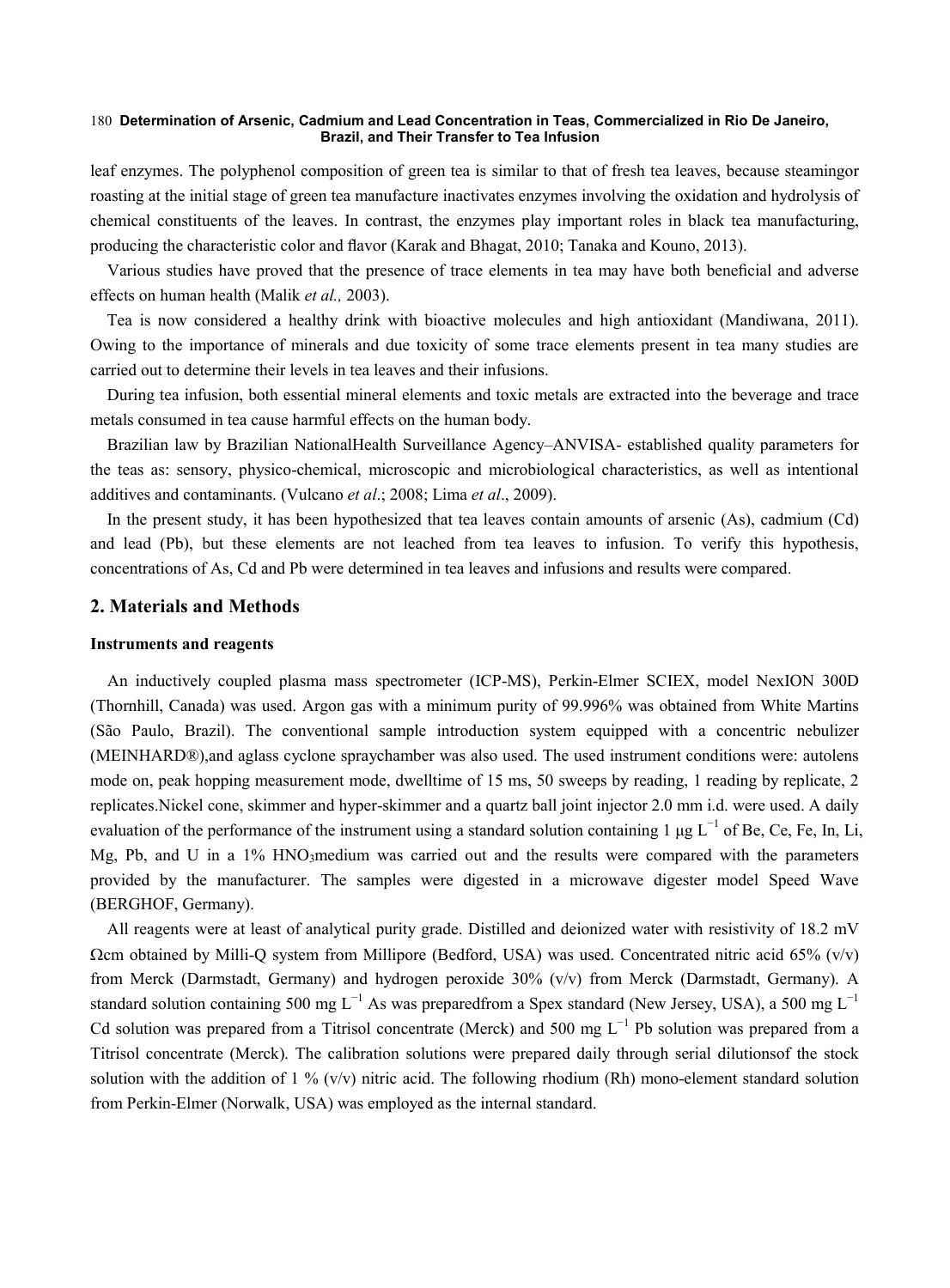#### **Determination of Arsenic, Cadmium and Lead Concentration in Teas, Commercialized in Rio De Janeiro,**  181 **Brazil, and Their Transfer to Tea Infusion**

#### **Samples**

Five different brands of green, black and white teas were collected in supermarkets and then analyzed. There were 6 green tea, 5 black tea, and 6 white tea samples, being a total of 17 samples. 0,5g of the sample was transferred to Teflon flask and after the addition of 3 mL of HNO<sub>3</sub>, 2 mL of H<sub>2</sub>O<sub>2</sub> and 2 mL of water, the flask was submitted to microwave digester using a five steps program. After digestion, the resulting solution was transferred to polypropylene tubes and the volume was completed to 25 ml. After that, an aliquot of 3 mL was diluted to 15 mL and Rh was added to a final concentration of 10  $\mu$ g L<sup>-1</sup> for its evaluation as internal standard. The infusions were prepared from an aliquot of 1 g from tea leaves and 50 mL boiled deionized water, leached for 15 min and filtered. After this time, the tea was filtered in sieve polyethylene, and mixed with sufficient amount of acid Merck Suprapur nitric  $\&$  to give a tea 1 % acid solution. Rh was added to a final concentration of 10 ug L<sup>-1</sup>. All the samples were analyzed in triplicates.

## **ICP-MS procedure**

The isotopes measured in this study were  $^{75}$ As,  $^{111}$ Cd, and  $^{208}$  Pb. The radiofrequency and nebulizer gas flow rate optimizations wereaccomplished using an aqueous solution. Details of the instrumental operating conditions are depicted in Table 1. The external calibration was accomplished with aqueous solutions in the concentrations of 0.1; 0.5; 1.0; 5.0; and 10.0 µg  $L^{-1}$ . All calibration solutions were in 1% v/v nitric acid containing 10 µg  $L^{-1}$  of Rh. For the recovery test, three samples (white, green and black) were fortified in different concentrations:  $0.5\mu$ g L<sup>-1</sup>for Cd and  $10\mu$ g L<sup>-1</sup>for As and Pb. After the fortification, the samples were submitted to thesame procedure as the other analyzed samples.

| <b>ICP-MS</b>           | <b>Experimental conditions</b> |
|-------------------------|--------------------------------|
| RF power                | 1400 W                         |
| Nebulizer flow rate     | $1.0 L min^{-1}$               |
| Auxiliary gas flow      | $1.1 L min^{-1}$               |
| Plasma gas flow         | $17.0 L min^{-1}$              |
| Dwell time              | $15 \text{ ms}$                |
| Operation mode detector | Dual                           |
| Sweeps                  | 50                             |
| Signal measurement      | Peak Hopping                   |
| Readings by replicate   | 1                              |
| Auto lens mode          | On                             |

**Table 1.** Experimental conditions used on ICP-MS equipment to determine As, Cd and Pb in tea leaves samples and their infusion.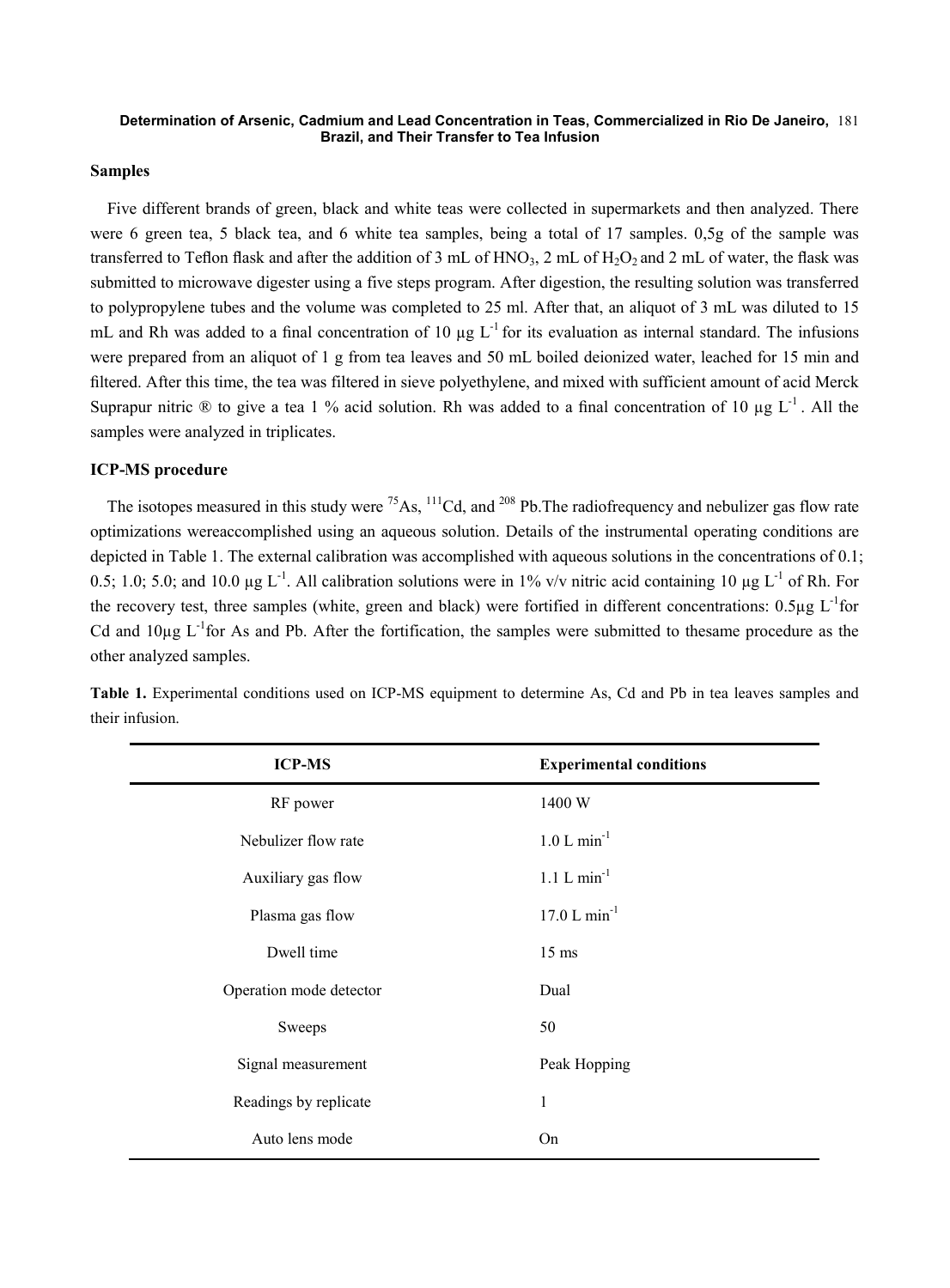#### **Determination of Arsenic, Cadmium and Lead Concentration in Teas, Commercialized in Rio De Janeiro,**  182 **Brazil, and Their Transfer to Tea Infusion**

| Element        | Isotope mass (u.m.a.) | Detection limit (ng $L^{-1}$ ) | $RSD(n=5)$ |
|----------------|-----------------------|--------------------------------|------------|
| As             | 75                    | 5.5                            | $1.8\%$    |
| C <sub>d</sub> | 111                   | 4.9                            | $2.0\%$    |
| Pb             | 208                   | 43                             | $1.6\%$    |

**Table 2.** Figures of merit the determination of trace metals by ICP-MS with Rh as internal standard.

# **3. Results and Discussion**

In this study on tea leaves samples, the most abundant element among the non–essential metal analyzed was As (Table 3) followed by Cd (Table 4) and Pb (Table 5).

|  |  |  |  |  | <b>Table 3.</b> Concentration (mg kg <sup>-1</sup> ) of lead in tea leaves. Mean $\pm$ standard deviation; $n = 5$ |  |
|--|--|--|--|--|--------------------------------------------------------------------------------------------------------------------|--|
|--|--|--|--|--|--------------------------------------------------------------------------------------------------------------------|--|

| <b>Brands</b> | White             | Green            | <b>Black</b>      |
|---------------|-------------------|------------------|-------------------|
| C             | $0.36 \pm 0.01$   | XXXXXX*          | $0.04\pm0.002$    |
| D             | $0.11 \pm 0.001$  | $0.1542\pm0.007$ | $0.042\pm0.001$   |
| L             | $0.110 \pm 0.002$ | $0.03 \pm 0.005$ | $0.040 \pm 0.001$ |
| R             | $0.21 \pm 0.05$   | $0.117\pm0.003$  | $0.027 \pm 0.002$ |
| S             | $0.07 \pm 0.014$  | $0.11 \pm 0.01$  | XXXXXXX*          |
| T             | $0.140 \pm 0.009$ | $0.06 \pm 0.002$ | $0.120 \pm 0.003$ |

\*Green tea of C brand and lack tea of S brand were not analyzed.

**Table 4.** Concentration (mg kg<sup>-1</sup>) of arsenic in tea leaves. Mean  $\pm$  standard deviation; *n* = 5

| <b>Brands</b> | White             | Green             | <b>Black</b>       |
|---------------|-------------------|-------------------|--------------------|
| C             | $0.092 \pm 0.001$ | <i>XXXXXX</i> *   | $0.010\pm0.001$    |
| D             | $0.031 \pm 0.003$ | $0.0547\pm0.003$  | $0.022 \pm 0.001$  |
| L             | $0.040 \pm 0.007$ | $0.010\pm0.005$   | $0.022 \pm 0.001$  |
| R             | $0.043 \pm 0.003$ | $0.022 \pm 0.001$ | $0.0126 \pm 0.002$ |
| S             | $0.031 \pm 0.001$ | $0.040\pm0.001$   | <i>XXXXXX*</i>     |
| T             | $0.052\pm0.001$   | $0.021 \pm 0.001$ | $0.021 \pm 0.001$  |

\*Green tea of C brand and lack tea of S brand were not analyzed.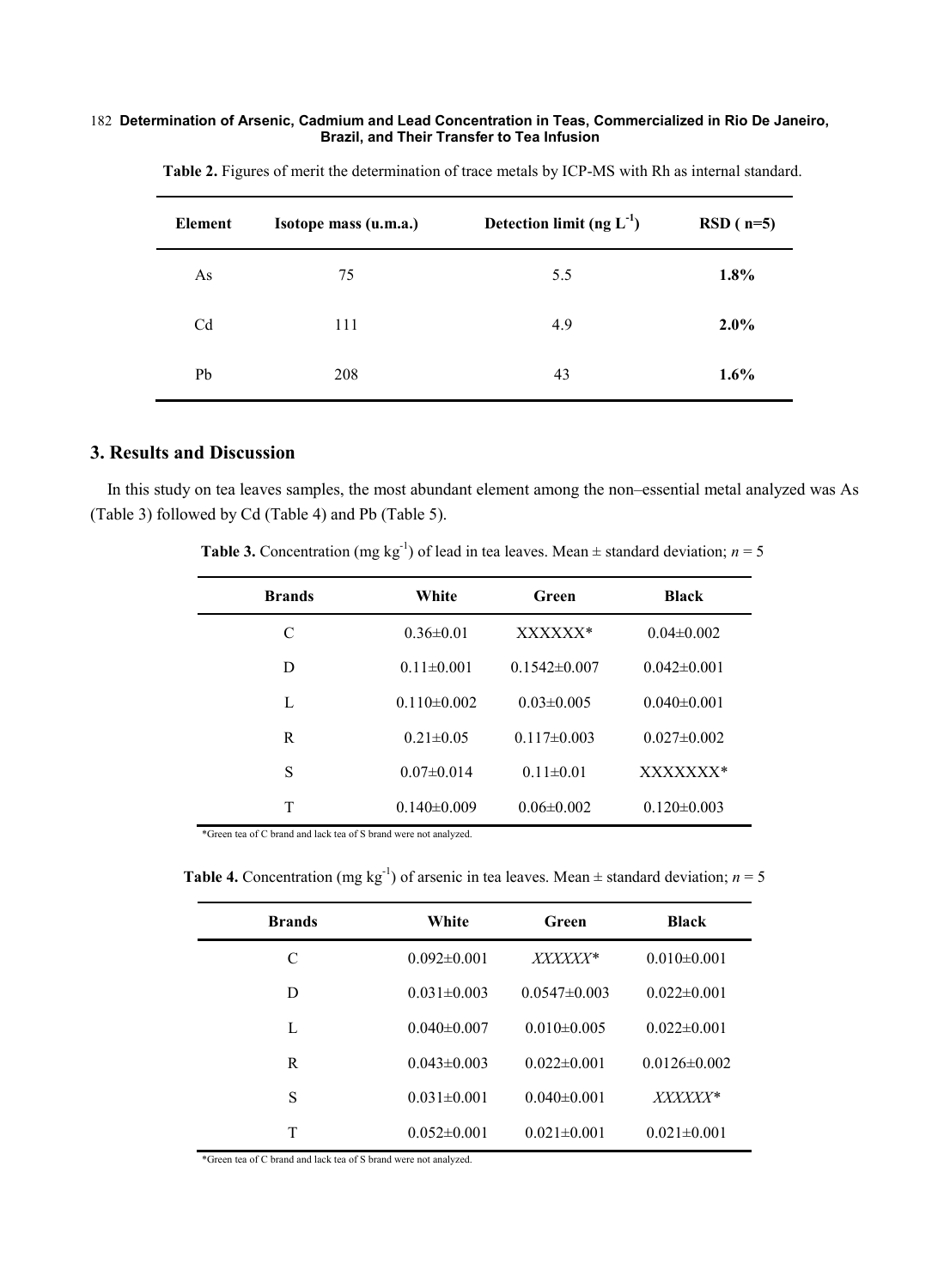#### **Determination of Arsenic, Cadmium and Lead Concentration in Teas, Commercialized in Rio De Janeiro,**  183 **Brazil, and Their Transfer to Tea Infusion**

| <b>Brands</b> | White           | Green             | Black             |
|---------------|-----------------|-------------------|-------------------|
| C             | $3.61 \pm 0.06$ | <i>XXXXXX*</i>    | $0.180 \pm 0.006$ |
| D             | $0.94 \pm 0.01$ | $0.257 \pm 0.001$ | $0.150 \pm 0.04$  |
| L             | $1.0\pm0.2$     | $0.11 \pm 0.04$   | $0.170 \pm 0.004$ |
| R             | $2.12\pm0.03$   | $1.11 \pm 0.03$   | $0.022 \pm 0.01$  |
| S             | $0.81 \pm 0.02$ | $1.06 \pm 0.02$   | <i>XXXXXXX*</i>   |
| T             | $1.58 \pm 0.04$ | $0.21 \pm 0.03$   | $0.78 \pm 0.01$   |

**Table 5**. Concentration (mg kg<sup>-1</sup>) of cadmium in tea leaves.Mean  $\pm$  standard deviation; *n* = 5

\*Green tea of C brand and lack tea of S brand were not analyzed.

### **Arsenic**

Arsenic is a mutagenic and carcinogenic element present in nature that can be toxic to human, animals and plants; however, its toxicity varies with their different chemical forms (Devesa *et al*., 2008, Medeiros *el al*.; 2012).InBrazilian legislation, the maximum total arsenic level established for tea leaves is 0.6 mg kg<sup>-1</sup> (ANVISA, 2013).

The lowest and highest As levels observed in tea leaves were  $\leq 0.04$  mg kg<sup>-1</sup> for black tea and  $0.36 \pm 0.01$  mg kg-1 for white tea. Yuan *et al.,*(2007) reported As concentration ranging from below the detection limit to 4.81 mg kg-1 in Chinese tea leaves, and Madeja *et al*., (2012) mean As concentrations in tea available in different countries ranging from detection limit to 0.32 mg  $\text{kg}^{-1}$ .

The concentration of arsenic in tea infusions  $\leq 0.005$  to  $0.007$  mg L<sup>-1</sup> demonstrated there was almost no transfer from tea leaves metal content to infusion. Madeja *et al*., (2012) reported that arsenic concentrations in the infusion samples were low or even undetectable and that release of elements into tea infusions depends on whether they are strongly bound to the organic matrixor more soluble in the solution. In the analyzed samples showed that concentrations of arsenic higher than the detection limit were detected inorganic arsenic,the percentage of inorganic arsenic to total arsenic was from 29% to 88%.

# **Cadmium**

Cadmium exerts toxic effects on the kidney, the skeletal system and the respiratory system and is classified as a human carcinogen. It is generally present in the environment at low levels; however, human activity has greatly increased those levels. The maximum Cd level for tea leaves established by the Brazilian legislation is 0.4 mg kg-1 (ANVISA, 2013).

The levels concentrations of Cd found in the present study were low or even undetectable. In different surveys the Cd concentration in tea leaves has not been frequently reported (Chen *et al*.,2009). Other studies showed Cd mean level ranges in tea leaves of 0.03 to 0.08 mg kg<sup>-1</sup>. Thesewere in good agreement with the levels obtained in previous study reported by Karak *et al*., (2010).

In this study the concentration of cadmium in tea infusions  $\leq 0.005$  to 0.007 mg L<sup>-1</sup> showed there was almost no transfer from tea leaves metal content to infusion. Based on the existing literature, it was observed that Cd in tea infusion was generally low. Odegard and Lund (1997) reported that Cd in Lipton Yellow Label tea commonly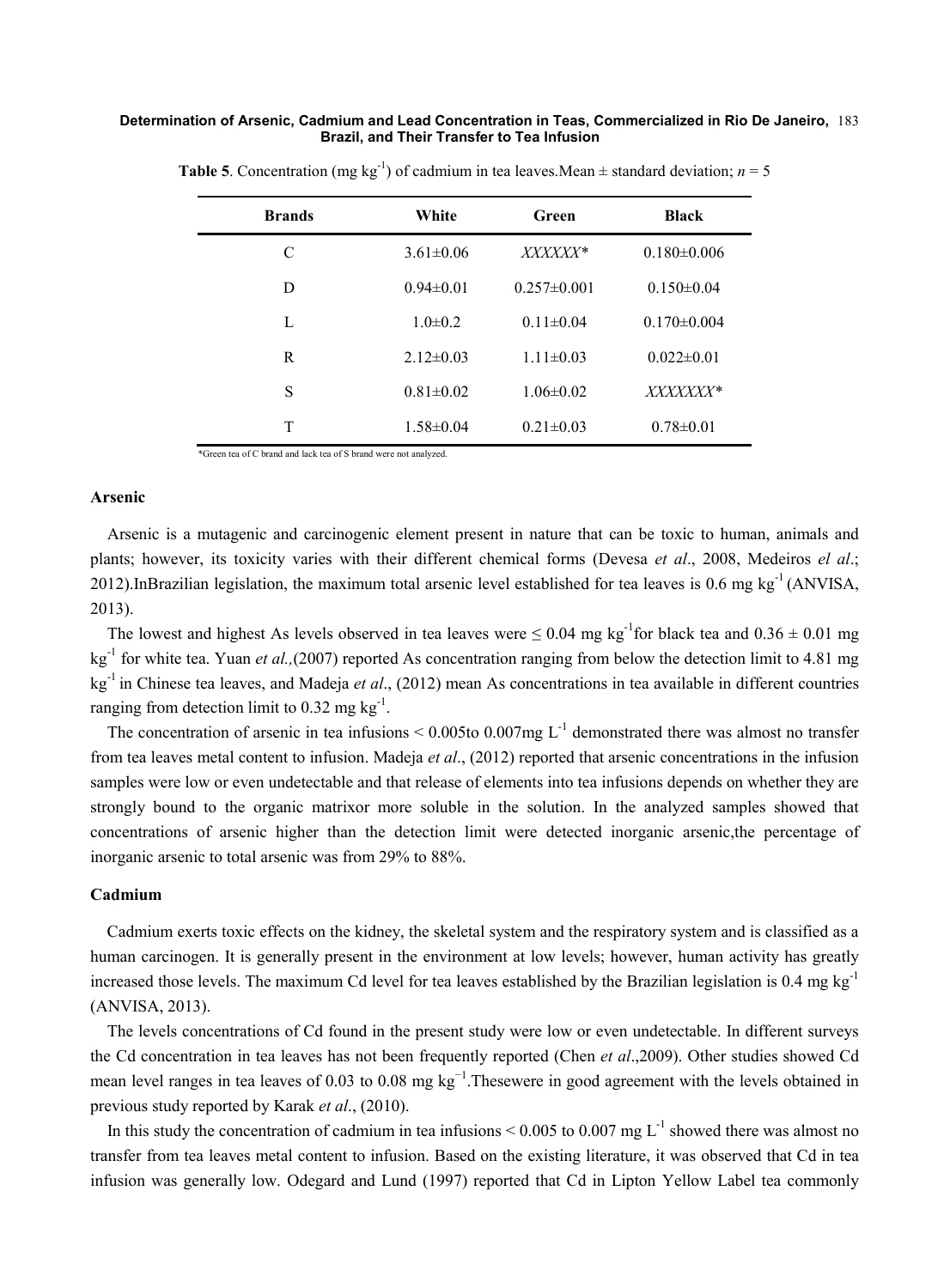#### **Determination of Arsenic, Cadmium and Lead Concentration in Teas, Commercialized in Rio De Janeiro,**  184 **Brazil, and Their Transfer to Tea Infusion**

used in Norway contents was 0.08  $\mu$ g L<sup>-1</sup>. Shen and Chen (2008) reported that only 52.8% of thetotal Cd was released from eighteen samples of oolong tea (0.005 μg per 100 mL), 40.3% from fifteen black tea samples (0.06 μg/100 mL), while no Cd was extracted from fifteen green tea samples in Taiwan (Karaka and Bhagat, 2010).

## **Lead**

Lead is a toxic metal whose wide spread use has caused **.**The main exposure route of non-occupationally exposed individuals is by food consumption (Medeiros *et al*., 2012). Nowadays, Pb concentrations in commercial tea leaves have caused concern to both consumers and producers. The allowable limit of Pb for food and beverages in Europe and China is 5 mg kg<sup>-1</sup>, in Japan it is 20 mg kg<sup>-1</sup> while in Australia, Canada, and India it is 10 mg kg<sup>-1</sup> (Karak and Bhagat, 2010). The guide line maximum value of Pb for tea leaves in the Brazilian legislation is 0.6 mg kg<sup>-1</sup> (Anvisa, 2013). In this study the highest and the lowest Pb levels found were  $3.61 \pm 0.06$  mg kg<sup>1</sup> for white leaves tea and  $\leq 0.02$  mg kg<sup>-1</sup> black tea. In comparison, Pb concentrations ranges were 0.2 to 97.9 mg kg<sup>-1</sup> dryweight (DW) in 1225 samples from China (Han et al.,2006) and 0.04 and 1.36 mg kg in 100 tea sample collected from South India, Seenivasan et al. (2008). Chen et al. (2010) reported that theratio of Pb concentration in mature leaves to that in young leaves ranged from 1.7 to 6.5 where the minimum concentration of Pb in young leaf was 1 mg  $kg^{-1}$  and the maximum was 19.8 mg  $kg^{-1}$ .

Study on Pb concentration in tea infusion has not been frequently reported. In this, work the Pb concentration in tea infusions range from  $\leq 0.005$  to 0.015 mg L<sup>-1</sup>. However, soluble Pb concentration in some tea infusion could still exceed the 0.01 mg L<sup>−1</sup> limit set for drinking water by Anvisa, 2011. Therefore, the Pb contamination in tea leaves remains a concern, and practices should be developed to avoid problems in the future.

## **4. Conclusion**

This study was developed in order to provide information on metals concentrations in different tea brands and types. Metal concentrations showed a great variability even within the same tea types that is in accordance with the findings of other studies, nevertheless, all tea samples presented concentration of As and Cd in leaves and infusion values below the Maximum Tolerable Limits established by the Brazilian legislation.

The concentration of Pb in 100% of the white tea leaves were higher than in green and black teas, and the limit established by Brazilian National Health Surveillance Agency  $(0.6 \text{ mg kg}^{-1})$ . 40% of the green tea leaves and 17% of the black tea leaves had higher values than established by law.The concentration of Pb tea leaves is a public health issue and the authors suggest an extensive monitoring program in order to evaluate possible sources of contamination that can lead to decrease of this metal content in tea leaves.

# **References**

- [1]. Dambiec.; M.; Polechonska, L.; Klink, A.; Levels of essential and non-essential elements in black teas commercialized in Poland and their transfer to tea infusion. Journal of food Composition and Analysis. v.31,p. 62-66, 2013.
- [2]. Malik, J.; Frankova, A., Drabek, O., Szakova, J.; Ash, C.; Kokoska, L.; Aluminium and other elements in selected herbal tea plant species and their infusions. Food Chemistry. v. 139, p. 728-734, 2013.
- [3]. Chen, S.; Zhu, S.;He, Y.; Lu, D.; Speciation of chromium and its distribution in tea leaves and teainfusion using titanium dioxide nanotubes packed microcolumncoupled with inductively coupled plasma mass spectrometry.Food Chemistry.v. 150, p. 254259, 2014.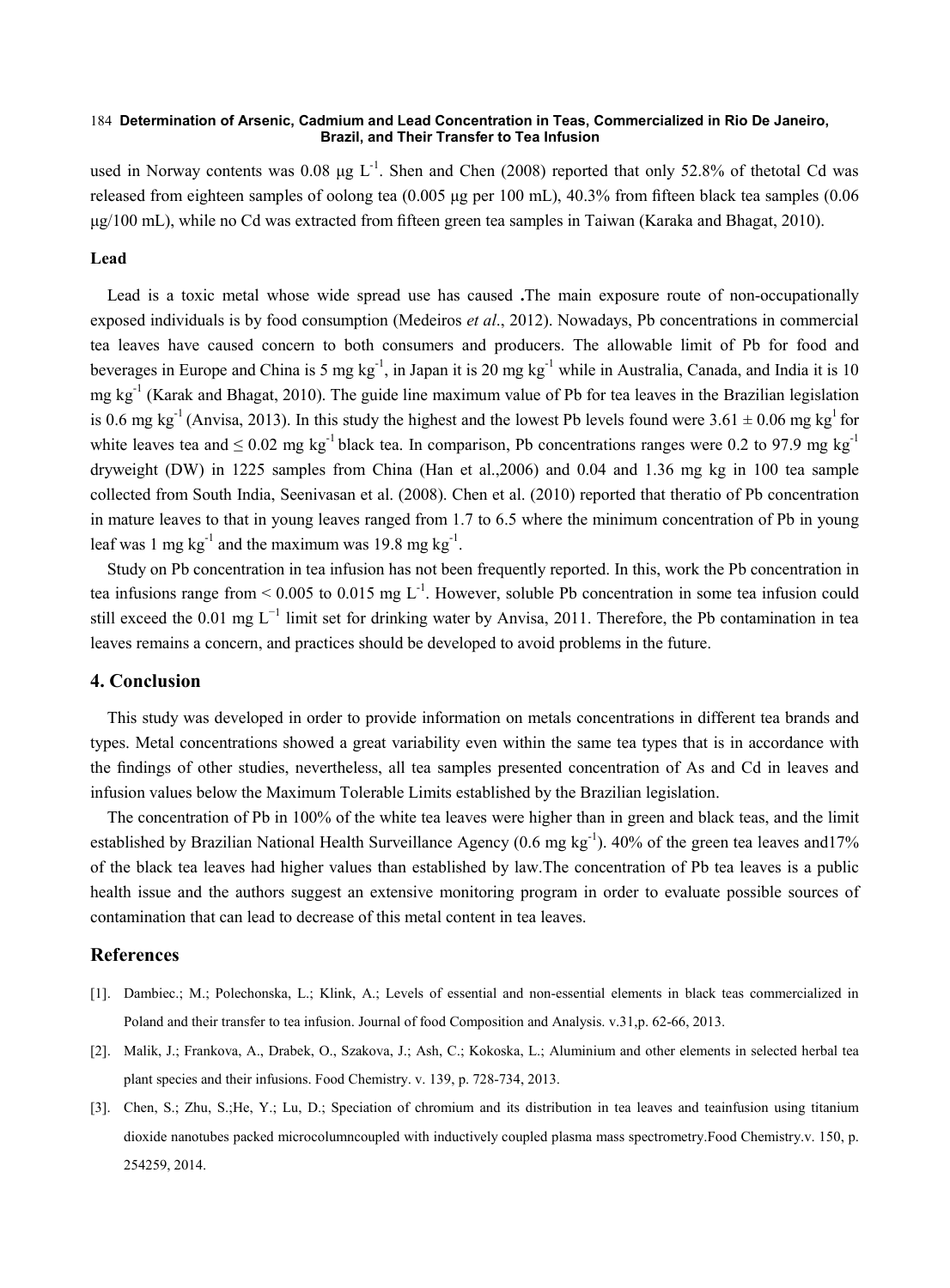#### **Determination of Arsenic, Cadmium and Lead Concentration in Teas, Commercialized in Rio De Janeiro,**  185 **Brazil, and Their Transfer to Tea Infusion**

- [4]. Karak,T.; Bhagat R.M.; Trace elements in tea leaves, made tea and tea infusion: A review- Food Research International, v.43, p.2234-2252, 2010.
- [5]. Tanaka,T.; Kouno, I.; Oxidation of Tea Catechins: Chemical Structures and Reaction Mechanism.Food Science and Technology Research; v.9, n. 2,p. 128133, 2003.
- [6]. Mandiwana, K.L.; Panichev, N.; Panicheva, S.; Determination of chromium(VI) in black, green and herbal teas. Food Chemistry, v.129, p.18391843, 2011.
- [7]. BRASIL.RESOLUÇÃO RDC Nº 42, DE 29 DE AGOSTO DE 2013. Dispõe sobre o Regulamento Técnico MERCOSUL sobre Limites Máximos de Contaminantes Inorgânicos em Alimento. Diário Oficial [da] República Federativa do Brasil, Poder Executivo, Brasília, DF, 30 de agosto 2013.
- [8]. BRASIL.RESOLUÇÃO -Portaria MS Nº 2914 DE 12 de dezembro de 2011.Dispõe sobre os procedimentos de controle e de vigilância da qualidade da águapara consumo humano e seu padrão de potabilidade. Diário Oficial [da] República Federativa do Brasil, Poder Executivo, Brasília, DF, 12 de dezembro 2011.
- [9]. Vulcano, I.R.C.; Josianne Nicácio Silveira, J.N.; Edna Maria Alvarez-Leite, E.M.; Teores de chumbo e cádmio em chás comercializados na região metropolitana de Belo Horizonte; Brazilian Journal of Pharmaceutical Sciences, v. 44, n. 3, p.425-431, 2008.
- [10]. Lima, J.D.; Mazzafera, P.; Moraes, W.S.; Silva, R.B.; Chá: aspectos relacionados à qualidade e perspectivas, Ciência Rural, v.39, n.4, p.1270-1278, 2009.
- [11]. Devesa, V., Vélez, D., & Montoro, R.; Effect of thermal treatments on arsenic species contents in food. Food and Chemical Toxicology, v. 46,p. 1e8, 2008.
- [12]. Medeiros, R.J.; Santos, L.M.G.; Freire, A.S.; Ricardo E. Santelli, R.E.; Braga, A.M.C.B.; Krauss, T.M.; Jacob, S.C.; Determination of inorganic trace elements in edible marine fish from Rio de Janeiro State, Brazil. Food Control, v. 23, p. 535e541, 2012.
- [13]. WHO (2010) Exposure to arsenic: a major public health concern Geneva, World Health Organization, http://www.who.int/ipcs/features/arsenic.pdf .
- [14]. Yuan, C.; Gao. E.; He,B.; Jiang,G.; Arsenic species and leaching characters in tea (Camellia sinensis). Food and Chemical Toxicology, v. 45, p. 2381-2389, 2007.
- [15]. Madeja, A.S.; Welna, M.; Pawel, P.; Elemental analysis of teas and their infusions by spectrometric methods. Trends in Analytical Chemistry, v. 35, p. 165-181, 2012.
- [16]. WHO (2010) Exposure to cadmium: a major public health concern Geneva, World Health Organization, http://www.who.int/ipcs/features/cadmium.pdf.
- [17]. WHO (2010) Exposure to lead: a major public health concern Geneva, World Health Organization, http://www.who.int/ipcs/features/lead.pdf .
- [18]. Chen, Y., Yu, M., Xu, J., Chen, X., & Shi, J. Differentiation of eight tea (Camelliasinensis) cultivars in China by elemental fingerprint of their leaves. Journal of the Science of Food and Agriculture, v. 89, p.2350-2355, 2009.
- [19]. Shen, F.; Chen, H.; Element composition of tea leaves and tea infusions and itsimpact on health. Bulletin of Environmental Contamination and Toxicology,v. 80, p. 300-304, 2008.